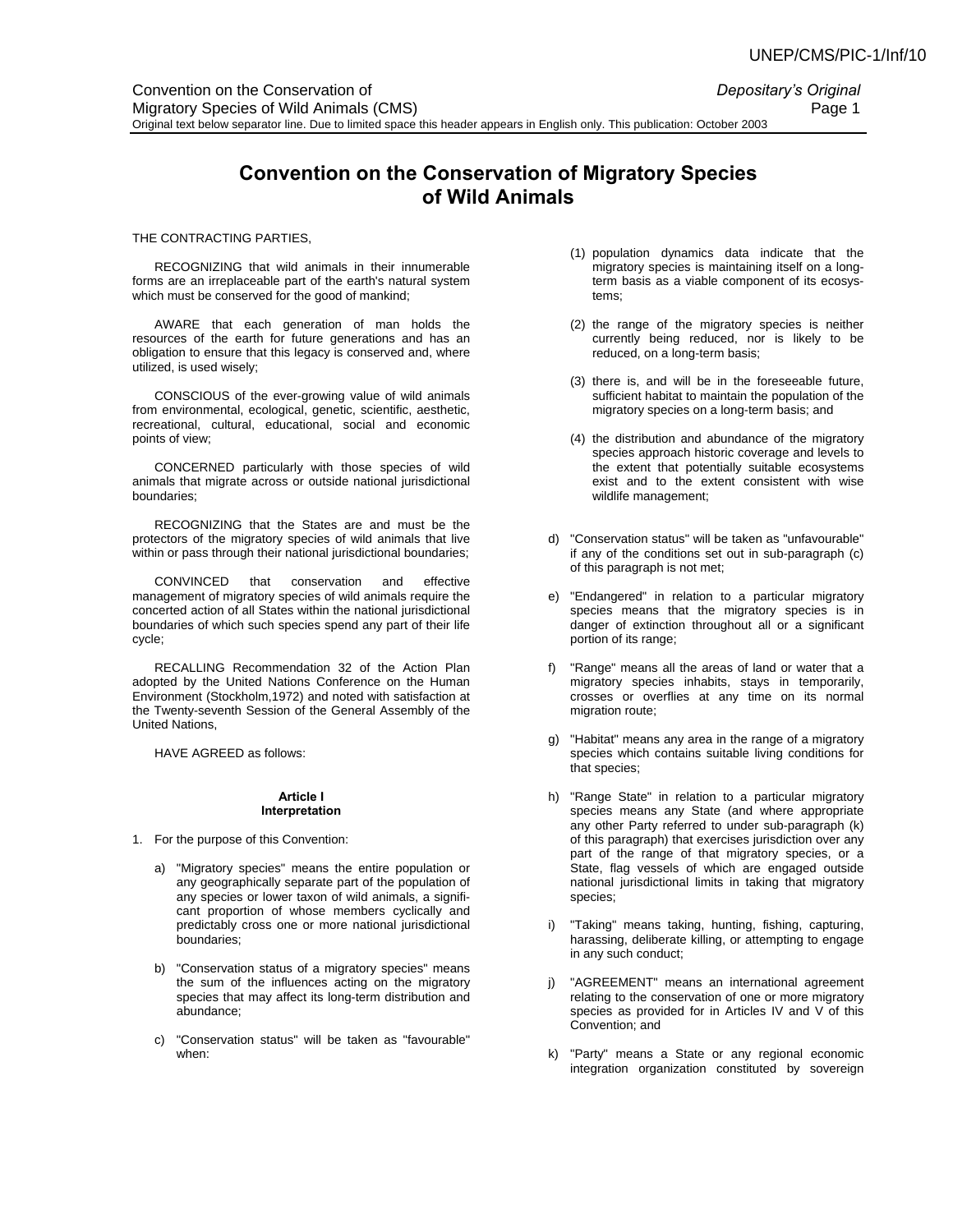States which has competence in respect of the negotiation, conclusion and application of international agreements in matters covered by this Convention for which this Convention is in force.

- 2. In matters within their competence, the regional economic integration organizations which are Parties to this Convention shall in their own name exercise the rights and fulfil the responsibilities which this Convention attributes to their member States. In such cases the member States of these organizations shall not be entitled to exercise such rights individually.
- 3. Where this Convention provides for a decision to be taken by either a two-thirds majority or a unanimous decision of "the Parties present and voting" this shall mean "the Parties present and casting an affirmative or negative vote". Those abstaining from voting shall not be counted amongst "the Parties present and voting" in determining the majority.

#### **Article II Fundamental Principles**

- 1. The Parties acknowledge the importance of migratory species being conserved and of Range States agreeing to take action to this end whenever possible and appropriate, paying special attention to migratory species the conservation status of which is unfavourable, and taking individually or in co-operation appropriate and necessary steps to conserve such species and their habitat.
- 2. The Parties acknowledge the need to take action to avoid any migratory species becoming endangered.
- 3. In particular, the Parties:
	- a) should promote, co-operate in and support research relating to migratory species;
	- b) shall endeavour to provide immediate protection for migratory species included in Appendix I; and
	- c) shall endeavour to conclude AGREEMENTS covering the conservation and management of migratory species included in Appendix II.

#### **Article III Endangered Migratory Species: Appendix I**

- 1. Appendix I shall list migratory species which are endangered.
- 2. A migratory species may be listed in Appendix I provided that reliable evidence, including the best scientific evidence available, indicates that the species is endangered.
- 3. A migratory species may be removed from Appendix I when the Conference of the Parties determines that:
- a) reliable evidence, including the best scientific evidence available, indicates that the species is no longer endangered, and
- b) the species is not likely to become endangered again because of loss of protection due to its removal from Appendix I.
- 4. Parties that are Range States of a migratory species listed in Appendix I shall endeavour:
	- a) to conserve and, where feasible and appropriate, restore those habitats of the species which are of importance in removing the species from danger of extinction;
	- b) to prevent, remove, compensate for or minimize, as appropriate, the adverse effects of activities or obstacles that seriously impede or prevent the migration of the species; and
	- c) to the extent feasible and appropriate, to prevent, reduce or control factors that are endangering or are likely to further endanger the species, including strictly controlling the introduction of, or controlling or eliminating, already introduced exotic species.
- 5. Parties that are Range States of a migratory species listed in Appendix I shall prohibit the taking of animals belonging to such species. Exceptions may be made to this prohibition only if:
	- a) the taking is for scientific purposes;
	- b) the taking is for the purpose of enhancing the propagation or survival of the affected species;
	- c) the taking is to accommodate the needs of traditional subsistence users of such species; or
	- d) extraordinary circumstances so require;

provided that such exceptions are precise as to content and limited in space and time. Such taking should not operate to the disadvantage of the species.

- 6. The Conference of the Parties may recommend to the Parties that are Range States of a migratory species listed in Appendix I that they take further measures considered appropriate to benefit the species.
- 7. The Parties shall as soon as possible inform the Secretariat of any exceptions made pursuant to paragraph 5 of this Article.

#### **Article IV Migratory Species to Be the Subject of AGREEMENTS: Appendix II**

1. Appendix II shall list migratory species which have an unfavourable conservation status and which require international agreements for their conservation and management, as well as those which have a conservation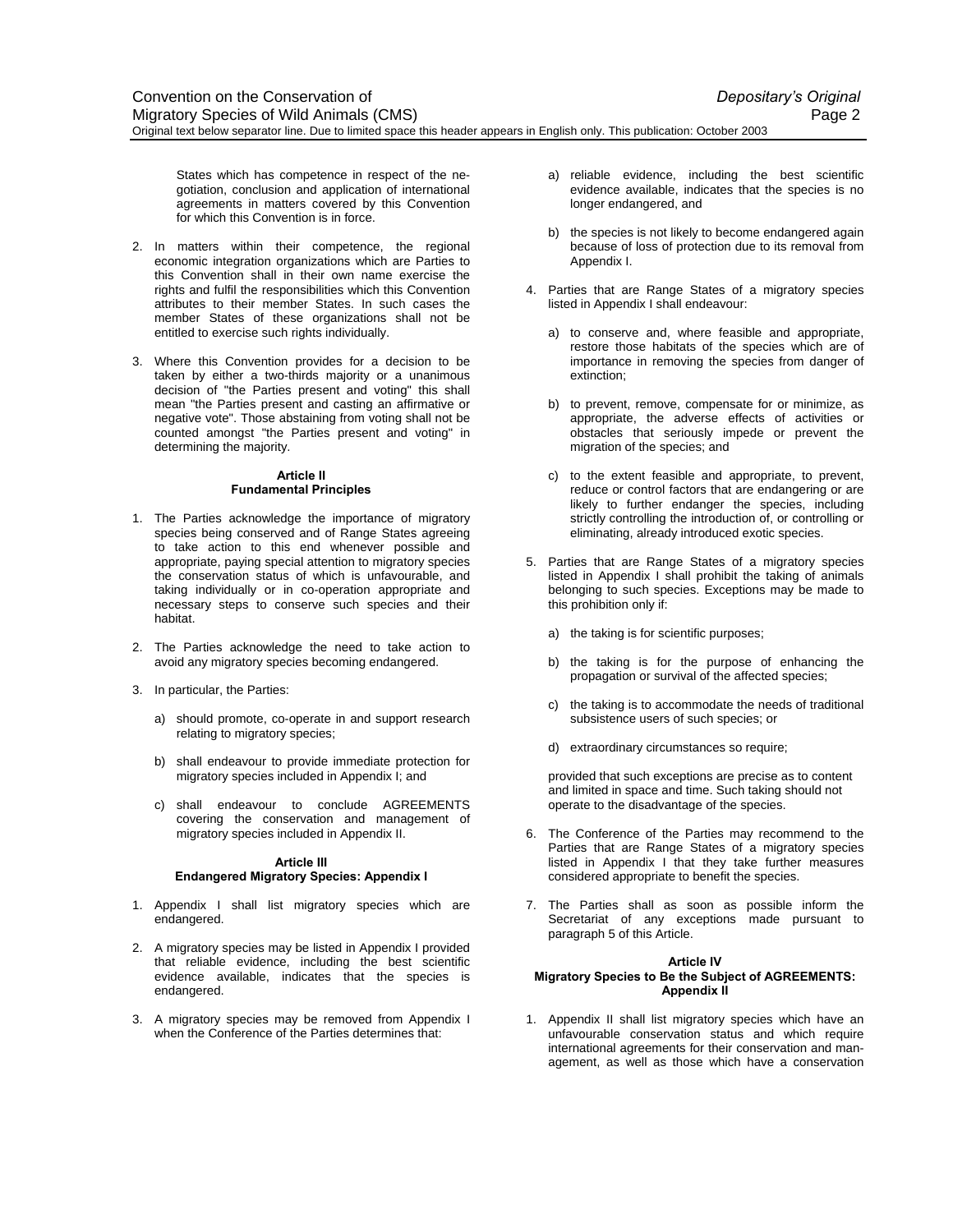status which would significantly benefit from the international co-operation that could be achieved by an

2. If the circumstances so warrant, a migratory species may be listed both in Appendix I and Appendix II.

international agreement.

- 3. Parties that are Range States of migratory species listed in Appendix II shall endeavour to conclude AGREE-MENTS where these would benefit the species and should give priority to those species in an unfavourable conservation status.
- 4. Parties are encouraged to take action with a view to concluding agreements for any population or any geographically separate part of the population of any species or lower taxon of wild animals, members of which periodically cross one or more national jurisdictional boundaries.
- 5. The Secretariat shall be provided with a copy of each AGREEMENT concluded pursuant to the provisions of this Article.

#### **Article V Guidelines for AGREEMENTS**

- 1. The object of each AGREEMENT shall be to restore the migratory species concerned to a favourable conservation status or to maintain it in such a status. Each AGREEMENT should deal with those aspects of the conservation and management of the migratory species concerned which serve to achieve that object.
- 2. Each AGREEMENT should cover the whole of the range of the migratory species concerned and should be open to accession by all Range States of that species, whether or not they are Parties to this Convention.
- 3. An AGREEMENT should, wherever possible, deal with more than one migratory species.
- 4. Each AGREEMENT should:
	- a) identify the migratory species covered;
	- b) describe the range and migration route of the migratory species;
	- c) provide for each Party to designate its national authority concerned with the implementation of the AGREEMENT;
	- d) establish, if necessary, appropriate machinery to assist in carrying out the aims of the AGREEMENT, to monitor its effectiveness, and to prepare reports for the Conference of the Parties;
	- e) provide for procedures for the settlement of disputes between Parties to the AGREEMENT; and
	- f) at a minimum, prohibit, in relation to a migratory species of the Order Cetacea, any taking that is not

permitted for that migratory species under any other multilateral agreement and provide for accession to the AGREEMENT by States that are not Range States of that migratory species.

- 5. Where appropriate and feasible, each AGREEMENT should provide for, but not be limited to:
	- a) periodic review of the conservation status of the migratory species concerned and the identification of the factors which may be harmful to that status;
	- b) co-ordinated conservation and management plans;
	- c) research into the ecology and population dynamics of the migratory species concerned, with special regard to migration;
	- d) the exchange of information on the migratory species concerned, special regard being paid to the exchange of the results of research and of relevant statistics;
	- e) conservation and, where required and feasible, restoration of the habitats of importance in maintaining a favourable conservation status, and protection of such habitats from disturbances, including strict control of the introduction of, or control of already introduced, exotic species detrimental to the migratory species;
	- f) maintenance of a network of suitable habitats appropriately disposed in relation to the migration routes;
	- g) where it appears desirable, the provision of new habitats favourable to the migratory species or reintroduction of the migratory species into favourable habitats;
	- h) elimination of, to the maximum extent possible, or compensation for activities and obstacles which hinder or impede migration;
	- i) prevention, reduction or control of the release into the habitat of the migratory species of substances harmful to that migratory species;
	- j) measures based on sound ecological principles to control and manage the taking of the migratory species;
	- k) procedures for co-ordinating action to suppress illegal taking;
	- l) exchange of information on substantial threats to the migratory species;
	- m) emergency procedures whereby conservation action would be considerably and rapidly strengthened when the conservation status of the migratory species is seriously affected; and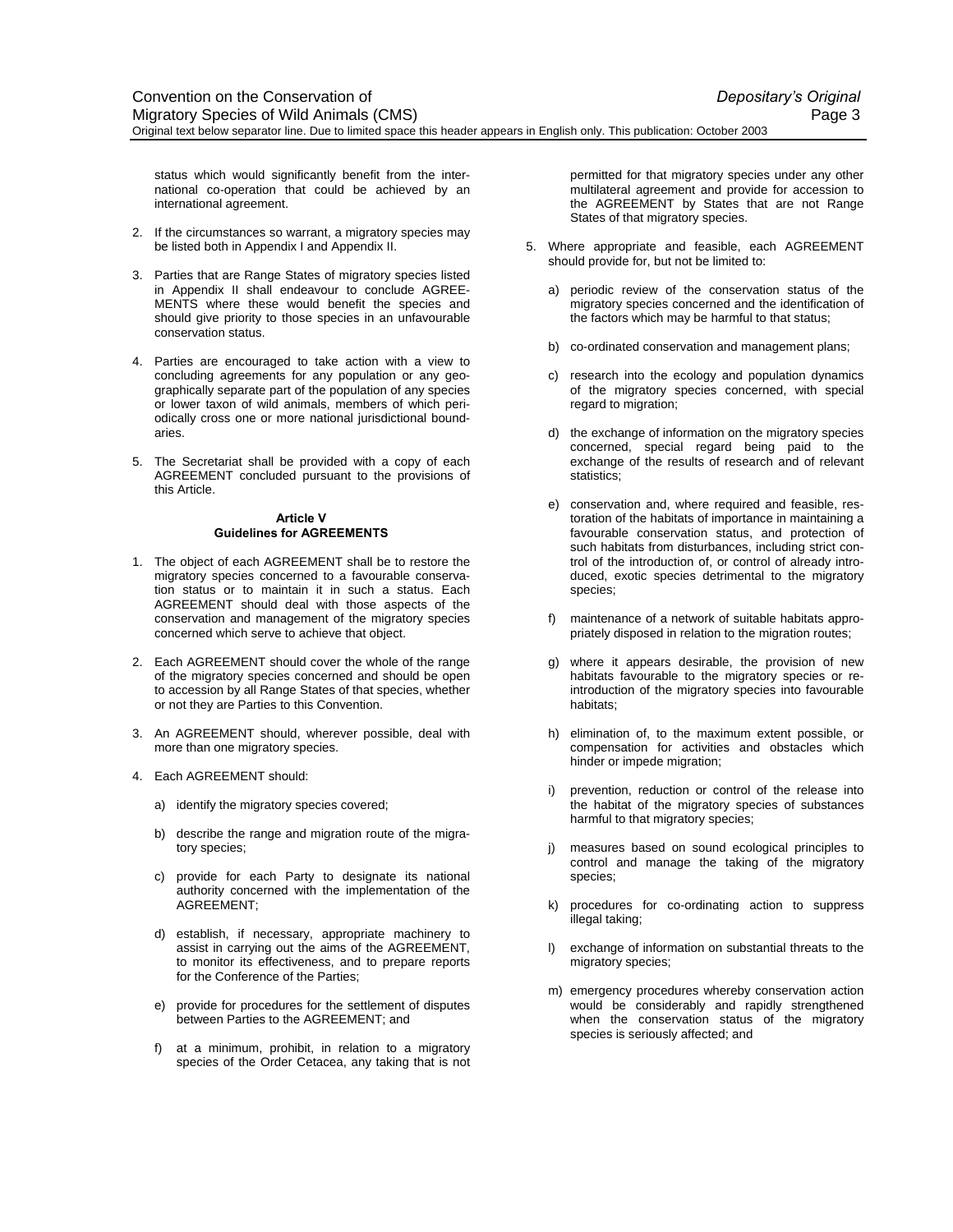n) making the general public aware of the contents and aims of the AGREEMENT.

#### **Article VI Range States**

- 1. A list of the Range States of migratory species listed in Appendices I and II shall be kept up to date by the Secretariat using information it has received from the Parties.
- 2. The Parties shall keep the Secretariat informed in regard to which of the migratory species listed in Appendices I and II they consider themselves to be Range States, including provision of information on their flag vessels engaged outside national jurisdictional limits in taking the migratory species concerned and, where possible, future plans in respect of such taking.
- 3. The Parties which are Range States for migratory species listed in Appendix I or Appendix II should inform the Conference of the Parties through the Secretariat, at least six months prior to each ordinary meeting of the Conference, on measures that they are taking to implement the provisions of this Convention for these species.

#### **Article VII The Conference of the Parties**

- 1. The Conference of the Parties shall be the decisionmaking organ of this Convention.
- 2. The Secretariat shall call a meeting of the Conference of the Parties not later than two years after the entry into force of this Convention.
- 3. Thereafter the Secretariat shall convene ordinary meetings of the Conference of the Parties at intervals of not more than three years, unless the Conference decides otherwise, and extraordinary meetings at any time on the written request of at least one-third of the Parties.
- 4. The Conference of the Parties shall establish and keep under review the financial regulations of this Convention. The Conference of the Parties shall, at each of its ordinary meetings, adopt the budget for the next financial period. Each Party shall contribute to this budget according to a scale to be agreed upon by the Conference. Financial regulations, including the provisions on the budget and the scale of contributions as well as their modifications, shall be adopted by unanimous vote of the Parties present and voting.
- 5. At each of its meetings the Conference of the Parties shall review the implementation of this Convention and may in particular:
	- a) review and assess the conservation status of migratory species;
	- b) review the progress made towards the conservation of migratory species, especially those listed in Appendices I and II;
- c) make such provision and provide such guidance as may be necessary to enable the Scientific Council and the Secretariat to carry out their duties;
- d) receive and consider any reports presented by the Scientific Council, the Secretariat, any Party or any standing body established pursuant to an AGREE-MENT;
- e) make recommendations to the Parties for improving the conservation status of migratory species and<br>review the progress being made under review the progress being made under AGREEMENTS;
- in those cases where an AGREEMENT has not been concluded, make recommendations for the convening of meetings of the Parties that are Range States of a migratory species or group of migratory species to discuss measures to improve the conservation status of the species;
- g) make recommendations to the Parties for improving the effectiveness of this Convention; and
- h) decide on any additional measure that should be taken to implement the objectives of this Convention.
- 6. Each meeting of the Conference of the Parties should determine the time and venue of the next meeting.
- 7. Any meeting of the Conference of the Parties shall determine and adopt rules of procedure for that meeting. Decisions at a meeting of the Conference of the Parties shall require a two-thirds majority of the Parties present and voting, except where otherwise provided for by this Convention.
- 8. The United Nations, its Specialized Agencies, the International Atomic Energy Agency, as well as any State not a party to this Convention and, for each AGREEMENT, the body designated by the parties to that AGREEMENT, may be represented by observers at meetings of the Conference of the Parties.
- 9. Any agency or body technically qualified in protection, conservation and management of migratory species, in the following categories, which has informed the Secretariat of its desire to be represented at meetings of the Conference of the Parties by observers, shall be admitted unless at least one-third of the Parties present object:
	- a) international agencies or bodies, either governmental or non-governmental, and national governmental agencies and bodies; and
	- b) national non-governmental agencies or bodies which have been approved for this purpose by the State in which they are located.

Once admitted, these observers shall have the right to participate but not to vote.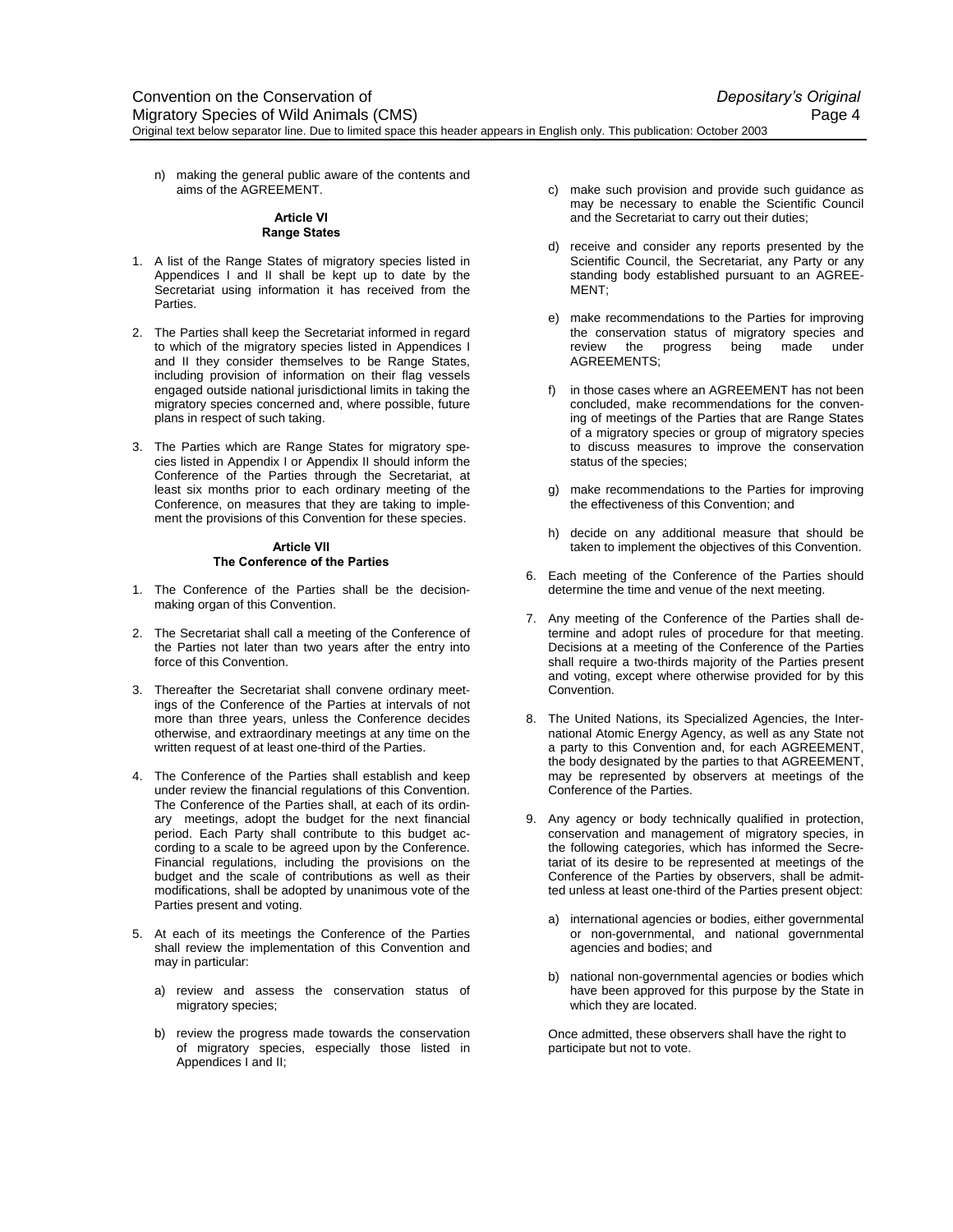#### **Article VIII The Scientific Council**

- 1. At its first meeting, the Conference of the Parties shall establish a Scientific Council to provide advice on scientific matters.
- 2. Any Party may appoint a qualified expert as a member of the Scientific Council. In addition, the Scientific Council shall include as members qualified experts selected and appointed by the Conference of the Parties; the number of these experts, the criteria for their selection and the terms of their appointments shall be as determined by the Conference of the Parties.
- 3. The Scientific Council shall meet at the request of the Secretariat as required by the Conference of the Parties.
- 4. Subject to the approval of the Conference of the Parties, the Scientific Council shall establish its own rules of procedure.
- 5. The Conference of the Parties shall determine the functions of the Scientific Council, which may include:
	- a) providing scientific advice to the Conference of the Parties, to the Secretariat, and, if approved by the Conference of the Parties, to any body set up under this Convention or an AGREEMENT or to any Party;
	- b) recommending research and the co-ordination of research on migratory species, evaluating the results of such research in order to ascertain the conservation status of migratory species and reporting to the Conference of the Parties on such status and measures for its improvement;
	- c) making recommendations to the Conference of the Parties as to the migratory species to be included in Appendices I or II, together with an indication of the range of such migratory species;
	- d) making recommendations to the Conference of the Parties as to specific conservation and management measures to be included in AGREEMENTS on migratory species; and
	- e) recommending to the Conference of the Parties solutions to problems relating to the scientific aspects of the implementation of this Convention, in particular with regard to the habitats of migratory species.

#### **Article IX The Secretariat**

- 1. For the purposes of this Convention a Secretariat shall be established.
- 2. Upon entry into force of this Convention, the Secretariat is provided by the Executive Director of the United Nations Environment Programme. To the extent and in the manner he considers appropriate, he may be assisted by suitable intergovernmental or non-governmental, inter-

national or national agencies and bodies technically qualified in protection, conservation and management of wild animals.

- 3. If the United Nations Environment Programme is no longer able to provide the Secretariat, the Conference of the Parties shall make alternative arrangements for the Secretariat.
- 4. The functions of the Secretariat shall be:
	- a) to arrange for and service meetings:
		- i) of the Conference of the Parties, and
		- ii) of the Scientific Council;
	- b) to maintain liaison with and promote liaison between the Parties, the standing bodies set up under AGREEMENTS and other international organizations concerned with migratory species;
	- c) to obtain from any appropriate source reports and other information which will further the objectives and implementation of this Convention and to arrange for the appropriate dissemination of such information;
	- d) to invite the attention of the Conference of the Parties to any matter pertaining to the objectives of this Convention;
	- e) to prepare for the Conference of the Parties reports on the work of the Secretariat and on the implementation of this Convention;
	- f) to maintain and publish a list of Range States of all migratory species included in Appendices I and II;
	- g) to promote, under the direction of the Conference of the Parties, the conclusion of AGREEMENTS;
	- h) to maintain and make available to the Parties a list of AGREEMENTS and, if so required by the Conference of the Parties, to provide any information on such AGREEMENTS;
	- i) to maintain and publish a list of the recommendations made by the Conference of the Parties pursuant to subparagraphs (e), (f) and (g) of paragraph 5 of Article VII or of decisions made pursuant to sub-paragraph (h) of that paragraph;
	- j) to provide for the general public information concerning this Convention and its objectives; and
	- k) to perform any other function entrusted to it under this Convention or by the Conference of the Parties.

#### **Article X Amendment of the Convention**

1. This Convention may be amended at any ordinary or extraordinary meeting of the Conference of the Parties.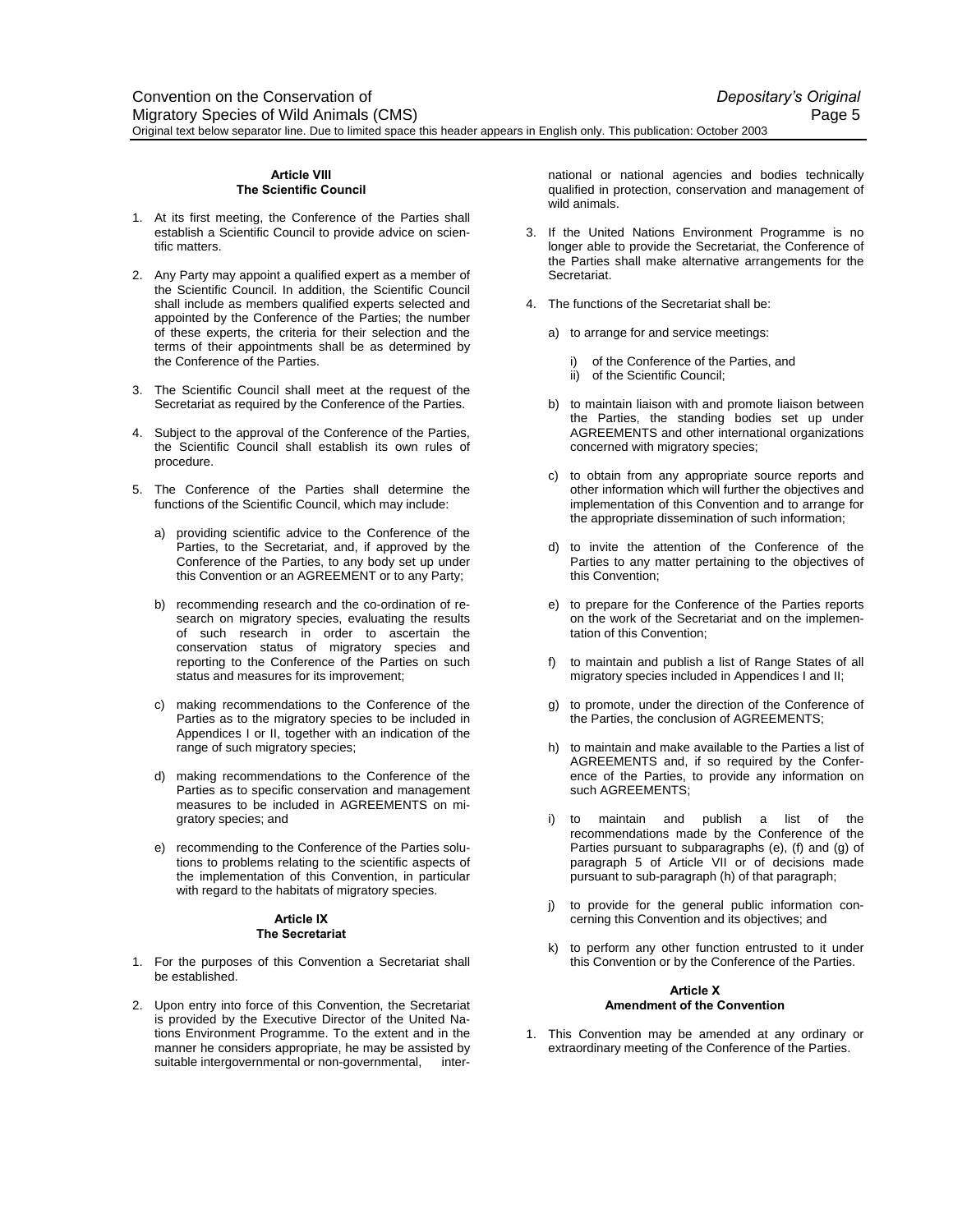- 2. Proposals for amendment may be made by any Party.
- 3. The text of any proposed amendment and the reasons for it shall be communicated to the Secretariat at least one hundred and fifty days before the meeting at which it is to be considered and shall promptly be communicated by the Secretariat to all Parties. Any comments on the text by the Parties shall be communicated to the Secretariat not less than sixty days before the meeting begins. The Secretariat shall, immediately after the last day for submission of comments, communicate to the Parties all comments submitted by that day.
- 4. Amendments shall be adopted by a two-thirds majority of Parties present and voting.
- 5. An amendment adopted shall enter into force for all Parties which have accepted it on the first day of the third month following the date on which two-thirds of the Parties have deposited an instrument of acceptance with the Depositary. For each Party which deposits an instrument of acceptance after the date on which twothirds of the Parties have deposited an instrument of acceptance, the amendment shall enter into force for that Party on the first day of the third month following the deposit of its instrument of acceptance.

#### **Article XI Amendment of the Appendices**

- 1. Appendices I and II may be amended at any ordinary or extraordinary meeting of the Conference of the Parties.
- 2. Proposals for amendment may be made by any Party.
- 3. The text of any proposed amendment and the reasons for it, based on the best scientific evidence available, shall be communicated to the Secretariat at least one hundred and fifty days before the meeting and shall promptly be communicated by the Secretariat to all Parties. Any comments on the text by the Parties shall be communicated to the Secretariat not less than sixty days before the meeting begins. The Secretariat shall, immediately after the last day for submission of comments, communicate to the Parties all comments submitted by that day.
- 4. Amendments shall be adopted by a two-thirds majority of Parties present and voting.
- 5. An amendment to the Appendices shall enter into force for all Parties ninety days after the meeting of the Conference of the Parties at which it was adopted, except for those Parties which make a reservation in accordance with paragraph 6 of this Article.
- 6. During the period of ninety days provided for in paragraph 5 of this Article, any Party may by notification in writing to the Depositary make a reservation with respect to the amendment. A reservation to an amendment may be withdrawn by written notification to the Depositary and thereupon the amendment shall enter into force for that Party ninety days after the reservation is withdrawn.

#### **Article XII Effect on International Conventions and Other Legislation**

- 1. Nothing in this Convention shall prejudice the codification and development of the law of the sea by the United Nations Conference on the Law of the Sea convened pursuant to Resolution 2750 C (XXV) of the General Assembly of the United Nations nor the present or future claims and legal views of any State concerning the law of the sea and the nature and extent of coastal and flag State jurisdiction.
- 2. The provisions of this Convention shall in no way affect the rights or obligations of any Party deriving from any existing treaty, convention or agreement.
- 3. The provisions of this Convention shall in no way affect the right of Parties to adopt stricter domestic measures concerning the conservation of migratory species listed in Appendices I and II or to adopt domestic measures concerning the conservation of species not listed in Appendices I and II.

#### **Article XIII Settlement of Disputes**

- 1. Any dispute which may arise between two or more Parties with respect to the interpretation or application of the provisions of this Convention shall be subject to negotiation between the Parties involved in the dispute.
- 2. If the dispute cannot be resolved in accordance with paragraph 1 of this Article, the Parties may, by mutual consent, submit the dispute to arbitration, in particular that of the Permanent Court of Arbitration at The Hague, and the Parties submitting the dispute shall be bound by the arbitral decision.

#### **Article XIV Reservations**

- 1. The provisions of this Convention shall not be subject to general reservations. Specific reservations may be entered in accordance with the provisions of this Article and Article XI.
- 2. Any State or any regional economic integration organization may, on depositing its instrument of ratification, acceptance, approval or accession, enter a specific reservation with regard to the presence on either Appendix I or Appendix II or both, of any migratory species and shall then not be regarded as a Party in regard to the subject of that reservation until ninety days after the Depositary has transmitted to the Parties notification that such reservation has been withdrawn.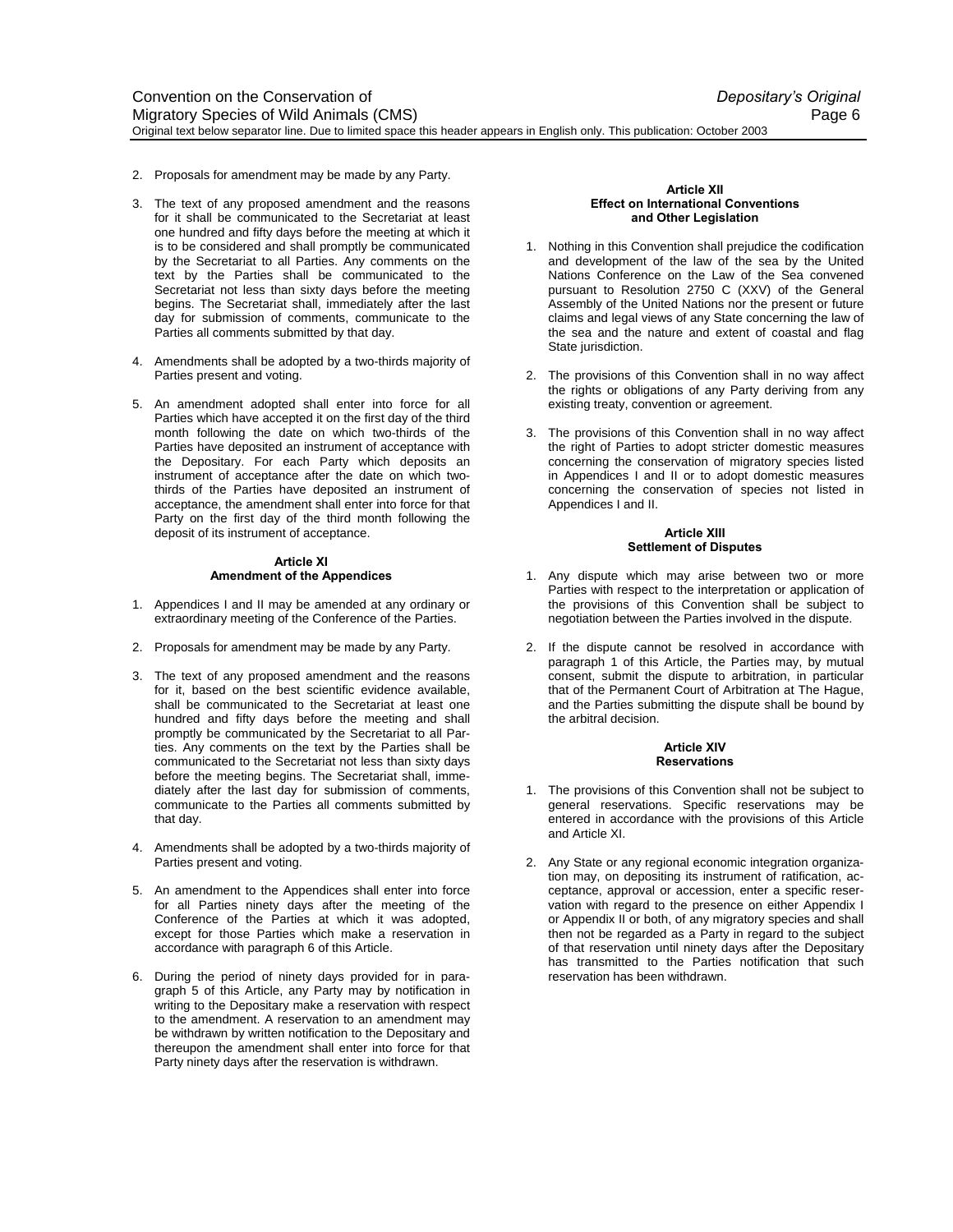#### **Article XV Signature**

This Convention shall be open for signature at Bonn for all States and any regional economic integration organization until the twenty-second day of June 1980.

#### **Article XVI Ratification, Acceptance, Approval**

This Convention shall be subject to ratification, acceptance or approval. Instruments of ratification, acceptance or approval shall be deposited with the Government of the Federal Republic of Germany, which shall be the Depositary.

#### **Article XVII Accession**

After the twenty-second day of June 1980 this Convention shall be open for accession by all non-signatory States and any regional economic integration organization. Instruments of accession shall be deposited with the Depositary.

#### **Article XVIII Entry into Force**

- 1. This Convention shall enter into force on the first day of the third month following the date of deposit of the fifteenth instrument of ratification, acceptance, approval or accession with the Depositary.
- 2. For each State or each regional economic integration organization which ratifies, accepts or approves this Convention or accedes thereto after the deposit of the fifteenth instrument of ratification, acceptance, approval or accession, this Convention shall enter into force on the first day of the third month following the deposit by such State or such organization of its instrument of ratification, acceptance, approval or accession.

#### **Article XIX Denunciation**

Any Party may denounce this Convention by written notification to the Depositary at any time. The denunciation shall take effect twelve months after the Depositary has received the notification.

#### **Article XX Depositary**

- 1. The original of this Convention, in the English, French, German, Russian and Spanish languages, each version being equally authentic, shall be deposited with the Depositary. The Depositary shall transmit certified copies of each of these versions to all States and all regional economic integration organizations that have signed the Convention or deposited instruments of accession to it.
- 2. The Depositary shall, after consultation with the Governments concerned, prepare official versions of the text of this Convention in the Arabic and Chinese languages.
- 3. The Depositary shall inform all signatory and acceding States and all signatory and acceding regional economic integration organizations and the Secretariat of signatures, deposit of instruments of ratification, acceptance, approval or accession, entry into force of this Convention, amendments thereto, specific reservations and notifications of denunciation.
- 4. As soon as this Convention enters into force, a certified copy thereof shall be transmitted by the Depositary to the Secretariat of the United Nations for registration and publication in accordance with Article 102 of the Charter of the United Nations.

IN WITNESS WHEREOF the undersigned, being duly authorized to that effect, have signed this Convention.

DONE at Bonn on 23 June 1979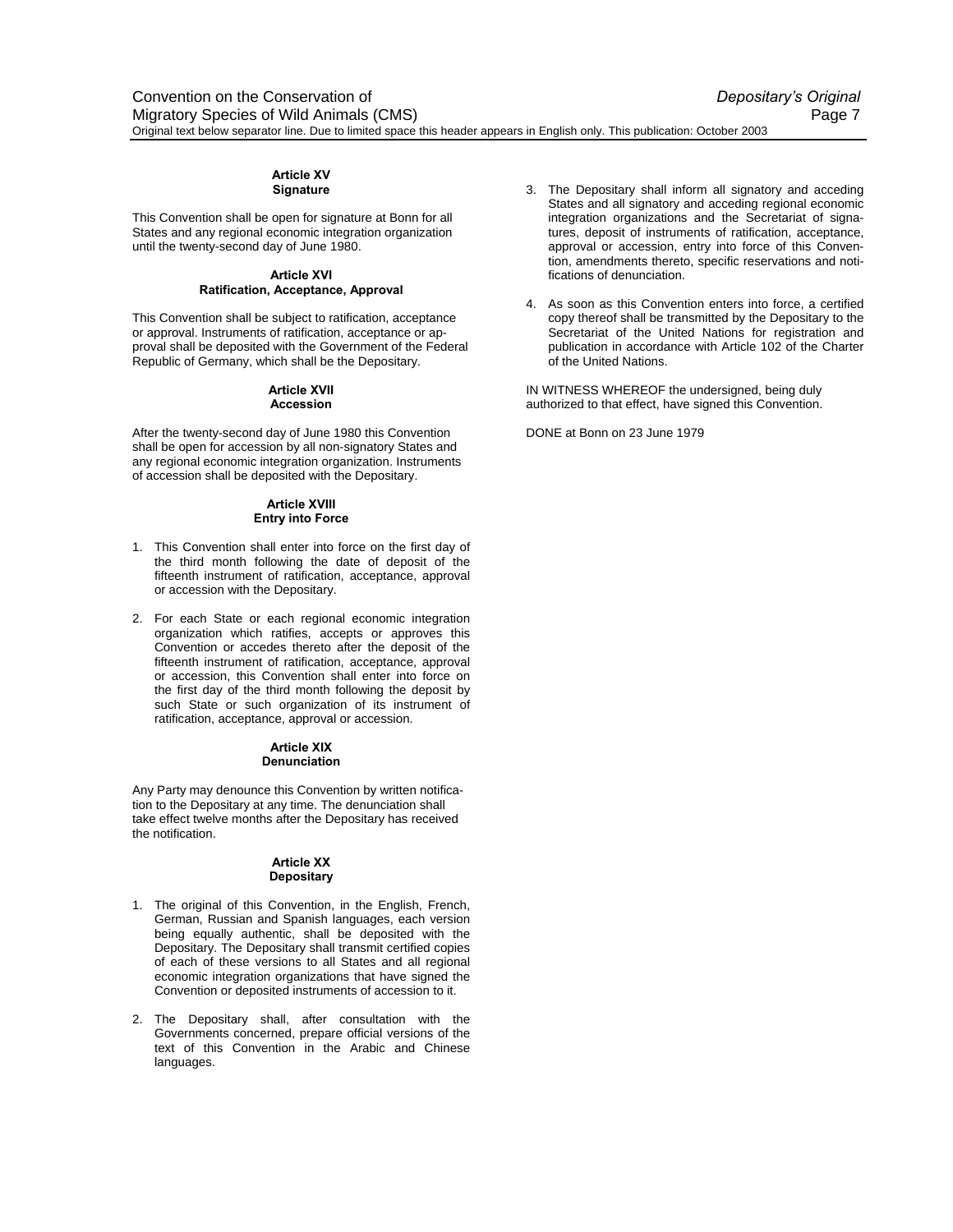### **Appendices I and II of the Convention on the Conservation of Migratory Species of Wild Animals (CMS)**

**(as amended by the Conference of the Parties in 1985, 1988, 1991, 1994, 1997, 1999, 2002 and 2005)**

*Effective***: 23 February 2006**

## **Appendix I**

#### **Interpretation**

- 1. Migratory species included in this Appendix are referred to:
	- a) by the name of the species or subspecies; or
	- b) as being all of the migratory species included in a higher taxon or designated part thereof.
- 2. Other references to taxa higher than species are for the purposes of information or classification only.
- 3. The abbreviation for *sensu lato* "(s.l.)" is used to denote that the scientific name is used in its extended meaning.
- 4. An asterisk (\*) placed against the name of a species indicates that the species, or a separate population of that species, or a higher taxon which includes that species is included in Appendix II.

#### **Mammalia**

| <b>CHIROPTERA</b> |                        |                                                                       |
|-------------------|------------------------|-----------------------------------------------------------------------|
|                   | Molossidae             | Tadarida brasiliensis                                                 |
| PRIMATES          |                        |                                                                       |
|                   | Hominidae <sup>1</sup> | Gorilla gorilla                                                       |
| CETACEA           |                        |                                                                       |
|                   | Physeteridae           | Physeter macrocephalus *                                              |
|                   | Platanistidae          | Platanista gangetica gangetica *                                      |
|                   | Pontoporiidae          | Pontoporia blainvillei *                                              |
|                   | Delphinidae            | Delphinus delphis * (only Mediterranean population)                   |
|                   | Balaenopteridae        | Balaenoptera borealis *                                               |
|                   |                        | Balaenoptera physalus *                                               |
|                   |                        | Balaenoptera musculus<br>Megaptera novaeangliae                       |
|                   | Balaenidae             | Balaena mysticetus                                                    |
|                   |                        | Eubalaena glacialis <sup>2</sup> (North Atlantic)                     |
|                   |                        | Eubalaena japonica <sup>3</sup> (North Pacific)                       |
|                   |                        | Eubalaena australis <sup>4</sup>                                      |
| CARNIVORA         |                        |                                                                       |
|                   | Mustelidae             | Lontra felina <sup>5</sup>                                            |
|                   |                        | Lontra provocax <sup>6</sup>                                          |
|                   | Felidae                | Uncia uncia                                                           |
|                   | Phocidae <sup>8</sup>  | Monachus monachus *                                                   |
|                   |                        |                                                                       |
| <b>SIRENIA</b>    |                        |                                                                       |
|                   | Trichechidae           | <i>Trichechus manatus</i> * (populations between Honduras and Panama) |
|                   |                        |                                                                       |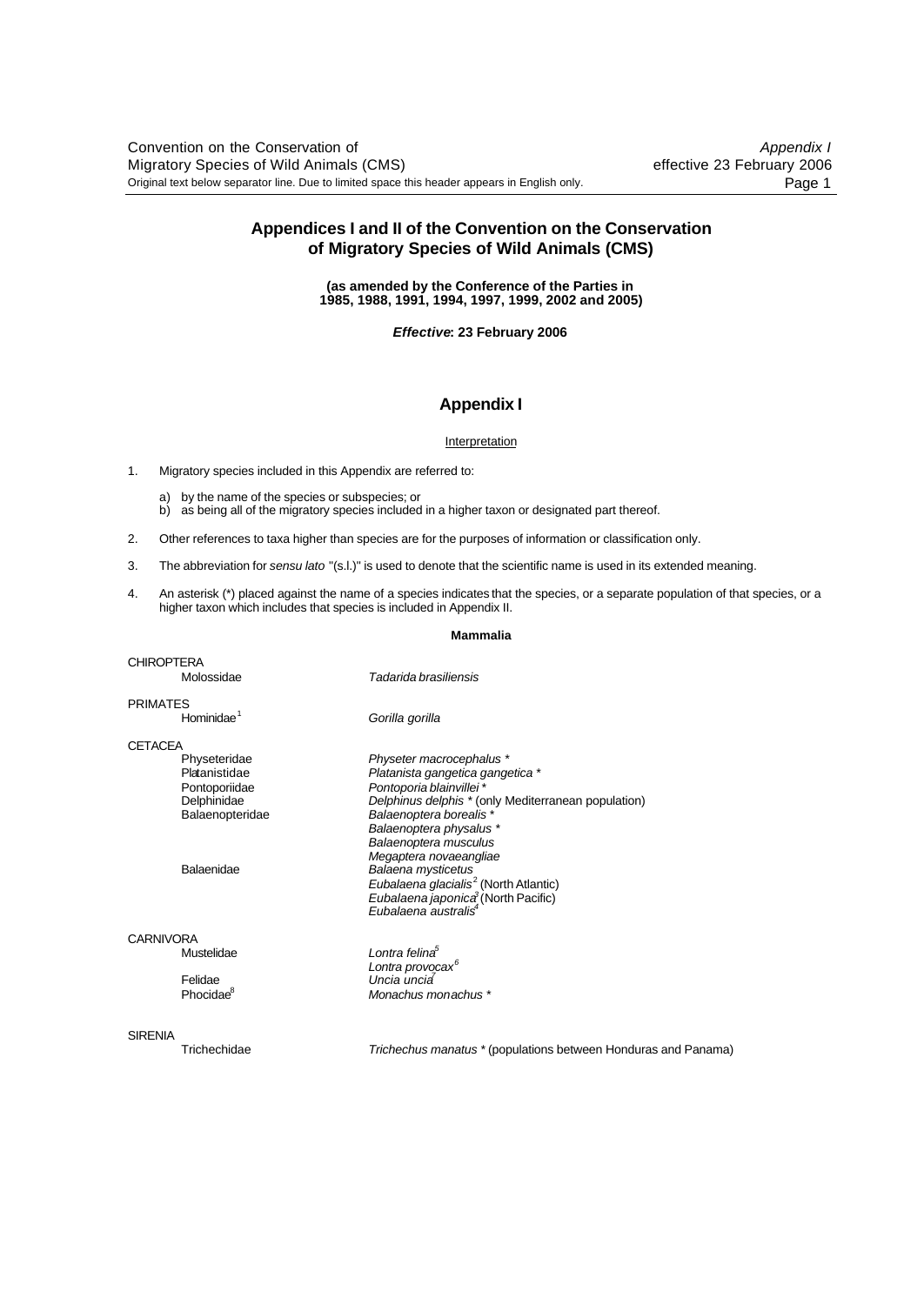#### Convention on the Conservation of *Appendix I* Migratory Species of Wild Animals (CMS) effective 23 February 2006 Original text below separator line. Due to limited space this header appears in English only. Page 2

Equidae *Equus grevyi*

# PERISSODACTYLA<br>Equidae

ARTIODACTYLA Camelidae

Cervidae

*Camelus bactrianus Vicugna vicugna \** (except Peruvian populations) *Cervus elaphus bactrianus \* Cervus elaphus barbarus Hippocamelus bisulcus* Bovidae *Bos sauveli Bos grunniens Addax nasomaculatus Gazella cuvieri Gazella dama Gazella dorcas* (only Northwest African populations) *Gazella leptoceros Oryx dammah \**

#### **Aves**

SPHENISCIFORMES<br>Spheniscidae

PROCELLARIIFORMES Diomedeidae

Procellariidae

#### Pelecanoididae

PELECANIFORMES<br>Pelecanidae

**CICONIIFORMES** Ardeidae

> Ciconiidae **Threskiornithidae**

PHOENICOPTERIFORMES<br>Phoenicopteridae

ANSERIFORMES<br>Anatidae

*Diomedea amsterdamensis*

Spheniscidae *Spheniscus humboldti*

*Diomedea albatrus*

*Pterodroma atrata Pterodroma cahow Pterodroma phaeopygia Pterodroma sandwichensis<sup>9</sup> Puffinus creatopus Puffinus mauretanicus Pelecanoides garnotii*

Pelecanus crispus \* *Pelecanus onocrotalus \** (only Palearctic populations)

*Ardeola idae \* Egretta eulophotes Gorsachius goisagi Ciconia boyciana Geronticus eremita \* Platalea minor*

Phoenicopteridae *Phoenicopterus andinus<sup>10</sup>*\* *Phoenicopterus jamesi<sup>11</sup> \**

Anser cygnoides \* *Anser erythropus \* Branta ruficollis \* Chloephaga rubidiceps* \* *Anas formosa \* Marmaronetta angustirostris \* Aythya nyroca \* Polysticta stelleri \* Oxyura leucocephala \**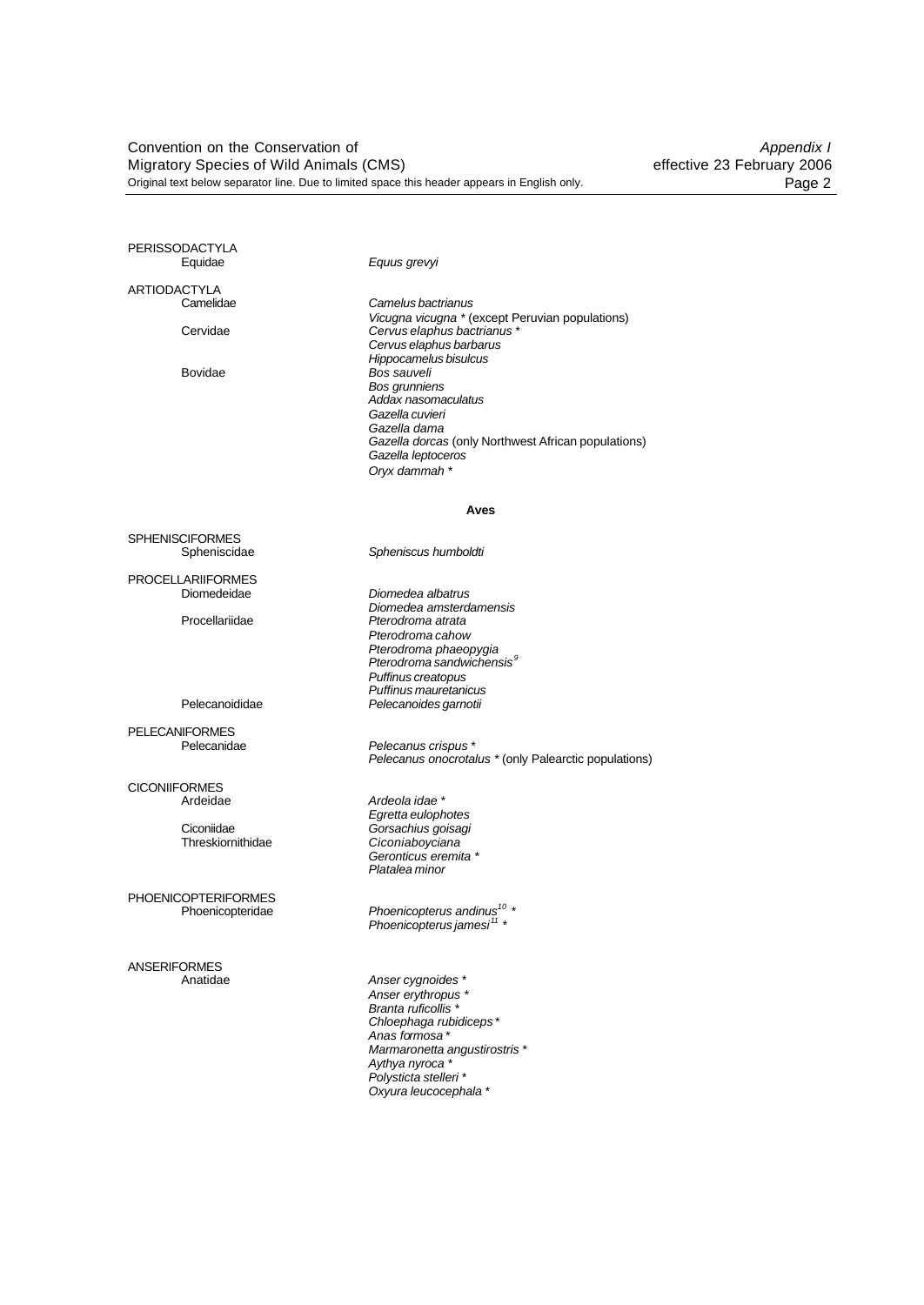Convention on the Conservation of *Appendix I*<br>Migratory Species of Wild Animals (CMS) effective 23 February 2006<br>Original text below separator line. Due to limited space this header appears in English only. Page 3 Migratory Species of Wild Animals (CMS) effective 23 February 2006 Original text below separator line. Due to limited space this header appears in English only.  $\qquad \qquad$   $\qquad \qquad$   $\qquad \qquad$   $\qquad$ 

|                   | <b>FALCONIFORMES</b>      |                                                                                                                                                       |
|-------------------|---------------------------|-------------------------------------------------------------------------------------------------------------------------------------------------------|
|                   | Accipitridae              | Haliaeetus albicilla *<br>Haliaeetus leucoryphus *<br>Haliaeetus pelagicus*<br>Aquila clanga*<br>Aquila heliaca*                                      |
|                   | Falconidae                | Aquila adalberti <sup>12</sup> *<br>Falco naumanni*                                                                                                   |
| <b>GRUIFORMES</b> |                           |                                                                                                                                                       |
|                   | Gruidae                   | Grus japonensis*<br>Grus leucogeranus *<br>Grus monacha<br>Grus nigricollis *<br>Grus vipio *                                                         |
|                   | Rallidae                  | Sarothrura ayresi *                                                                                                                                   |
|                   | Otididae                  | Chlamydotis undulata * (only Northwest African populations)<br>Otis tarda * (Middle-European population)                                              |
|                   | <b>CHARADRIIFORMES</b>    |                                                                                                                                                       |
|                   | Charadriidae              | Vanellus gregarius <sup>13</sup> *                                                                                                                    |
|                   | Scolopacidae              | Calidris canutus rufa *<br>Numenius borealis*<br>Numenius tenuirostris *<br>Tringa guttifer *<br>Eurynorhynchus pygmeus *<br>Tryngites subruficollis* |
|                   | Laridae                   | Larus atlanticus<br>Larus audouinii *<br>Larus leucophthalmus *<br>Larus relictus<br>Larus saundersi<br>Sterna bernsteini                             |
|                   | Alcidae                   | Synthliboramphus wumizusume                                                                                                                           |
|                   | <b>PSITTACIFORMES</b>     |                                                                                                                                                       |
|                   | Psittacidae               | <b>Brotogeris pyrrhopterus</b>                                                                                                                        |
|                   | <b>PASSERIFORMES</b>      |                                                                                                                                                       |
|                   | Tyrannidae                | Alectrurus risora *<br>Alectrurus tricolor *                                                                                                          |
|                   | Hirundinidae              | Hirundo atrocaerulea*                                                                                                                                 |
|                   | Muscicapidae              | Acrocephalus griseldis *<br>Acrocephalus paludicola *                                                                                                 |
|                   | Emberizidae               | Zoothera guttata *<br>Sporophila zelichi *<br>Sporophila cinnamomea *<br>Sporophila hypochroma *<br>Sporophila palustris *                            |
|                   | Parulidae                 | Dendroica kirtlandii                                                                                                                                  |
|                   | Icteridae<br>Fringillidae | Agelaius flavus *<br>Serinus syriacus                                                                                                                 |
|                   |                           |                                                                                                                                                       |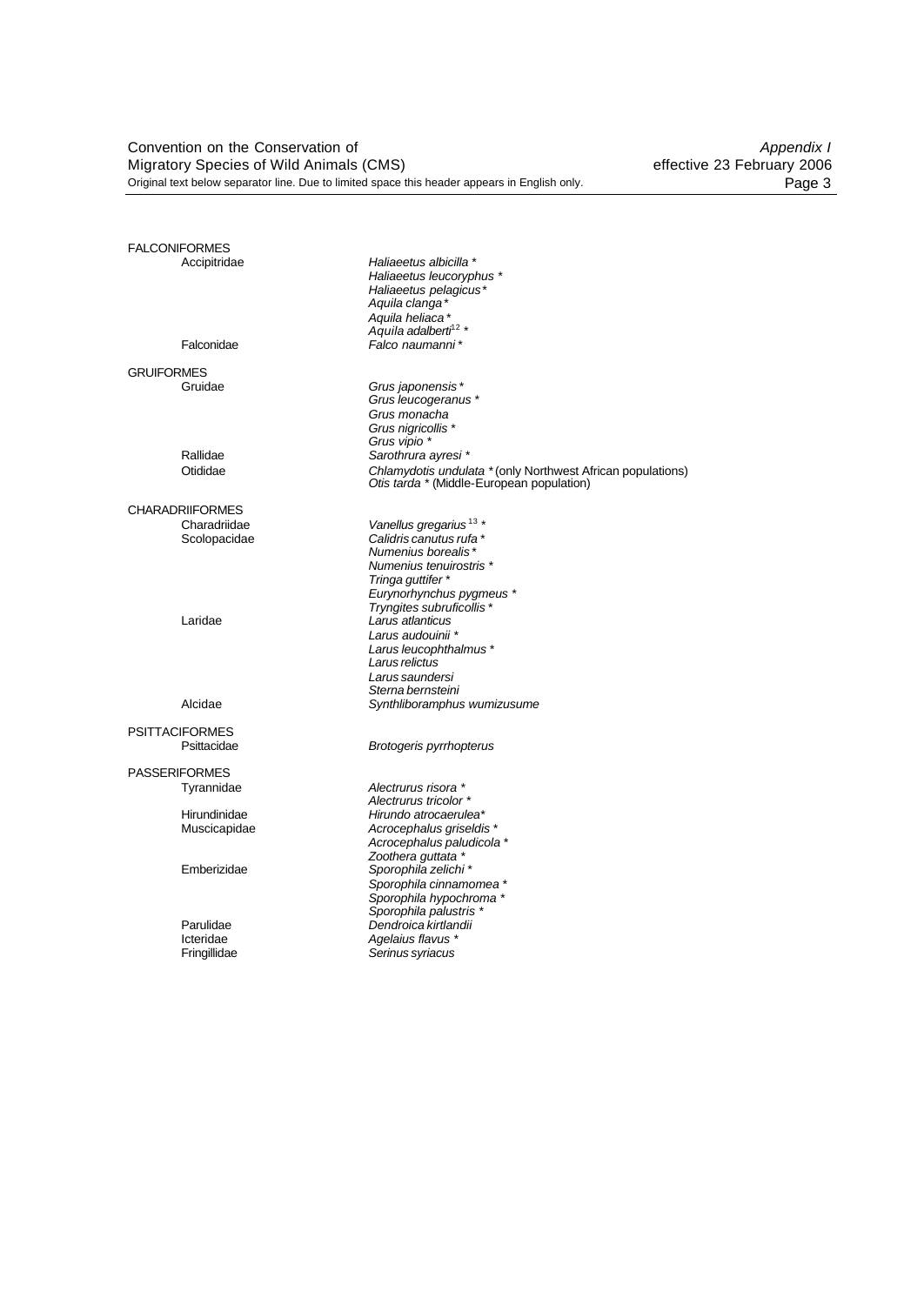Convention on the Conservation of *Appendix I* Migratory Species of Wild Animals (CMS) Original text below separator line. Due to limited space this header appears in English only. Page 4

### **Reptilia**

TESTUDINATA<br>Cheloniidae

Dermochelyidae Pelomedusidae

**CROCODYLIA Gavialidae** 

*Gavialis gangeticus*

*Dermochelys coriacea \**

Chelonia mydas \* *Caretta caretta \* Eretmochelys imbricata \* Lepidochelys kempii \* Lepidochelys olivacea \**

**Pisces**

*Podocnemis expansa \** (only Upper Amazon populations)

#### **Elasmobranchii**

LAMNIFORMES Cetorhinidae Lamnidae

*Cetorhinus maximus \* Carcharodon carcharias \**

### **Actinopterygii**

ACIPENSERIFORMES Acipenseridae

SILURIFORMES Schilbeidae *Acipenser sturio \**

*Pangasianodon gigas*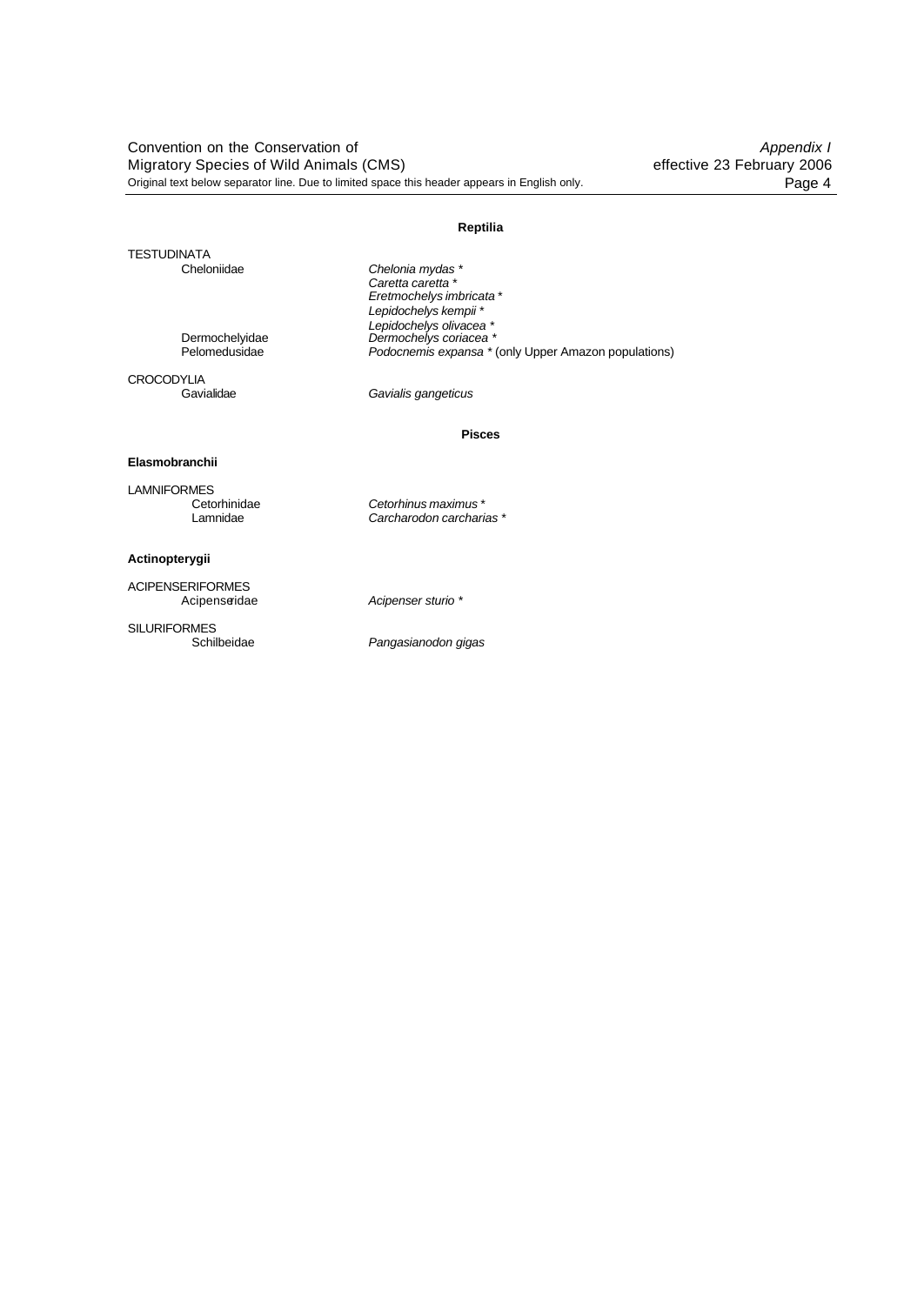# **Appendix II**

#### Interpretation

- 1. Migratory species included in this Appendix are referred to:
	- a) by the name of the species or subspecies; or
	- b) as being all of the migratory species included in a higher taxon or designated part thereof.

Unless otherwise indicated, where reference is made to a taxon higher than species, it is understood that all the migratory species within that taxon could significantly benefit from the conclusion of AGREEMENTS.

- 2. The abbreviation "spp." following the name of a Family or Genus is used to denote all migratory species within that Family or Genus.
- 3. Other references to taxa higher than species are for the purposes of information or classification only.
- 4. The abbreviation "(s.l.)" is used to indicate that the scientific name is used in its extended meaning.
- 5. An asterisk (\*) placed against the name of a species or higher taxon indicates that the species, or a separate population of that species, or one or more species included in that higher taxon is included in Appendix I.

#### **Mammalia**

| <b>CHIROPTERA</b> |                                                                                         |
|-------------------|-----------------------------------------------------------------------------------------|
| Rhinolophidae     | R. spp. (only European populations)                                                     |
| Vespertilionidae  | V. spp. (only European populations)                                                     |
|                   | Miniopterus schreibersii (only African and European populations)                        |
| Molossidae        | Otomops martiensseni (only African populations)                                         |
|                   | Tadarida teniotis                                                                       |
| Pteropodidae      | Eidolon helvum (only African populations)                                               |
| <b>CETACEA</b>    |                                                                                         |
| Physeteridae      | Physeter macrocephalus *                                                                |
| Platanistidae     | Platanista gangetica gangetica <sup>14</sup> *                                          |
| Pontoporiidae     | Pontoporia blainvillei *                                                                |
| Iniidae           | Inia geoffrensis                                                                        |
| Monodontidae      | Delphinapterus leucas                                                                   |
|                   | Monodon monoceros                                                                       |
| Phocoenidae       | Phocoena phocoena (North and Baltic Sea populations, western North Atlantic             |
|                   | population, Black Sea population)                                                       |
|                   | Phocoena spinipinnis                                                                    |
|                   | Phocoena dioptrica                                                                      |
|                   | Neophocaena phocaenoides                                                                |
|                   | Phocoenoides dalli                                                                      |
| Delphinidae       | Sousa chinensis                                                                         |
|                   | Sousa teuszii                                                                           |
|                   | Sotalia fluviatilis                                                                     |
|                   | Lagenorhynchus albirostris (only North and Baltic Sea populations)                      |
|                   | Lagenorhynchus acutus (only North and Baltic Sea populations)                           |
|                   | Lagenorhynchus obscurus                                                                 |
|                   | Lagenorhynchus australis                                                                |
|                   | Grampus griseus (only North and Baltic Sea populations)                                 |
|                   | Tursiops aduncus (Arafura/Timor Sea populations)                                        |
|                   | Tursiops truncatus (North and Baltic Sea populations, western Mediterranean             |
|                   | population, Black Sea population)                                                       |
|                   | Stenella attenuata (eastern tropical Pacific population, Southeast Asian                |
|                   | populations)                                                                            |
|                   | Stenella longirostris (eastern tropical Pacific populations, Southeast Asian            |
|                   | populations)                                                                            |
|                   | Stenella coeruleoalba * (eastern tropical Pacific population, Mediterranean population) |
|                   | Delphinus delphis * (North and Baltic Sea populations, Mediterranean                    |
|                   |                                                                                         |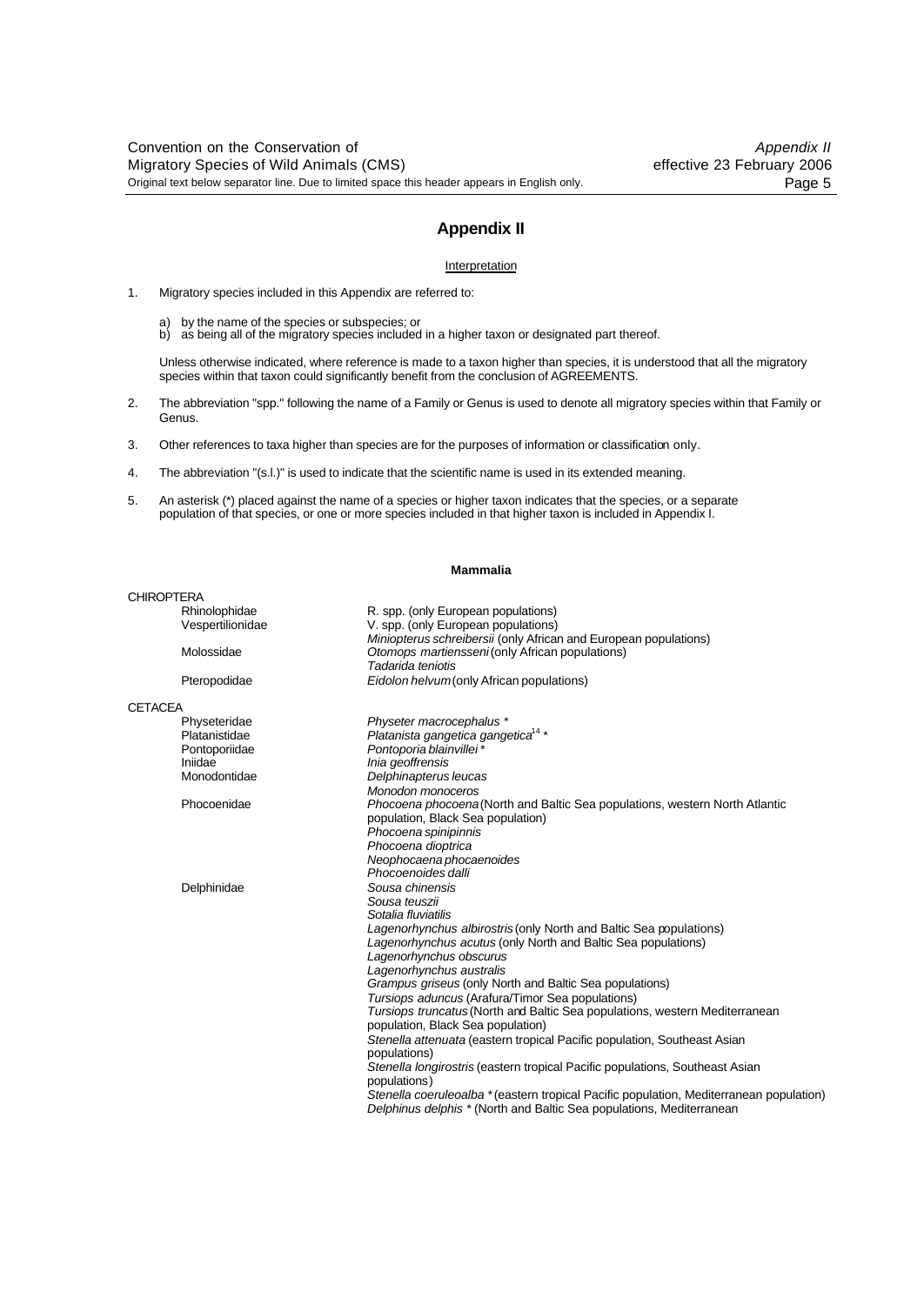Migratory Species of Wild Animals (CMS)

Original text below separator line. Due to limited space this header appears in English only.

Convention on the Conservation of *Appendix II*<br>Migratory Species of Wild Animals (CMS) effective 23 February 2006<br>Original text below separator line. Due to limited space this header appears in English only. Page 6

|                     |                            | population, Black Sea population, eastern tropical Pacific population)<br>Lagenodelphis hosei (Southeast Asian populations)<br>Orcaella brevirostris |
|---------------------|----------------------------|------------------------------------------------------------------------------------------------------------------------------------------------------|
|                     |                            | Cephalorhynchus commersonii (South American population)<br>Cephalorhynchus eutropia<br>Cephalorhynchus heavisidii                                    |
|                     |                            | Orcinus orca                                                                                                                                         |
|                     | Ziphiidae                  | Globicephala melas (only North and Baltic Sea populations)<br>Berardius bairdii                                                                      |
|                     |                            | Hyperoodon ampullatus                                                                                                                                |
|                     | Balaenopteridae            | Balaenoptera bonaerensis<br>Balaenoptera edeni                                                                                                       |
|                     |                            | Balaenoptera borealis *                                                                                                                              |
|                     |                            | Balaenoptera physalus *                                                                                                                              |
|                     | Neobalaenidae              | Caperea marginata                                                                                                                                    |
| <b>CARNIVORA</b>    |                            |                                                                                                                                                      |
|                     | Otariidae                  | Arctocephalus australis                                                                                                                              |
|                     |                            | Otaria flavescens                                                                                                                                    |
|                     | Phocidae                   | <i>Phoca vitulina</i> (only Baltic and Wadden Sea populations)                                                                                       |
|                     |                            | Halichoerus grypus (only Baltic Sea populations)                                                                                                     |
|                     |                            | Monachus monachus *                                                                                                                                  |
| <b>PROBOSCIDEA</b>  |                            |                                                                                                                                                      |
|                     | Elephantidae               | Loxodonta africana                                                                                                                                   |
|                     |                            |                                                                                                                                                      |
| <b>SIRENIA</b>      |                            |                                                                                                                                                      |
|                     | Dugongidae<br>Trichechidae | Dugong dugon<br>Trichechus manatus * (populations between Honduras and Panama)                                                                       |
|                     |                            | Trichechus senegalensis                                                                                                                              |
|                     |                            | Trichechus inunguis                                                                                                                                  |
|                     | PERISSODACTYLA             |                                                                                                                                                      |
|                     | Equidae                    | Equus hemionus $(s.l.)^{15}$                                                                                                                         |
| <b>ARTIODACTYLA</b> |                            |                                                                                                                                                      |
|                     | Camelidae                  | Vicugna vicugna *                                                                                                                                    |
|                     | Cervidae                   | Cervus elaphus bactrianus *                                                                                                                          |
|                     | Bovidae                    | Oryx dammah*                                                                                                                                         |
|                     |                            | Gazella gazella (only Asian populations)                                                                                                             |
|                     |                            | Gazella subgutturosa<br>Procapra gutturosa                                                                                                           |
|                     |                            | Saiga tatarica tatarica                                                                                                                              |
|                     |                            |                                                                                                                                                      |
|                     |                            |                                                                                                                                                      |
|                     |                            |                                                                                                                                                      |
|                     |                            | Aves                                                                                                                                                 |
|                     |                            |                                                                                                                                                      |
|                     | <b>SPHENISCIFORMES</b>     |                                                                                                                                                      |
|                     | Spheniscidae               | Spheniscus demersus                                                                                                                                  |
| <b>GAVIIFORMES</b>  |                            |                                                                                                                                                      |
|                     | Gavidae                    | Gavia stellata (Western Palearctic populations)                                                                                                      |
|                     |                            | Gavia arctica arctica                                                                                                                                |
|                     |                            | Gavia arctica suschkini                                                                                                                              |
|                     |                            | Gavia immer immer (Northwest European population)                                                                                                    |
|                     |                            | Gavia adamsii (Wes tern Palearctic population)                                                                                                       |

PODICIPEDIFORMES

Podicipedidae *Podiceps grisegena grisegena Podiceps auritus* (Western Palearctic populations)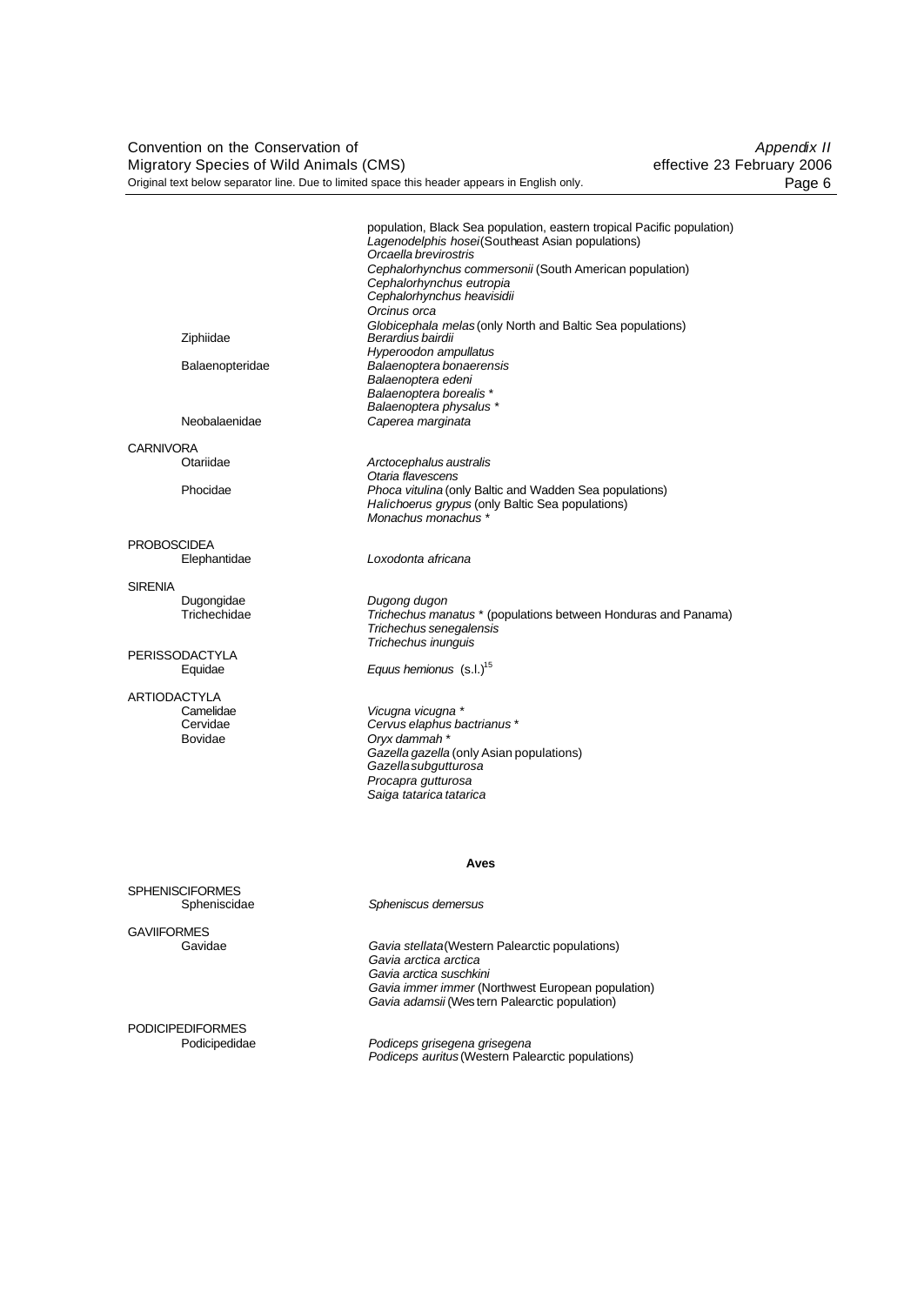Convention on the Conservation of *Appendix II*<br>Migratory Species of Wild Animals (CMS) effective 23 February 2006<br>Original text below separator line. Due to limited space this header appears in English only. Page 7 Migratory Species of Wild Animals (CMS) effective 23 February 2006 Original text below separator line. Due to limited space this header appears in English only.  $\qquad \qquad$  Page 7

| <b>PROCELLARIIFORMES</b>                                                         |                                                                                                                                                                                                                                                                                                                                                                                                                                               |
|----------------------------------------------------------------------------------|-----------------------------------------------------------------------------------------------------------------------------------------------------------------------------------------------------------------------------------------------------------------------------------------------------------------------------------------------------------------------------------------------------------------------------------------------|
| Diomedeidae<br>Procellariidae                                                    | Diomedea exulans<br>Diomedea epomophora<br>Diomedea irrorata<br>Diomedea nigripes<br>Diomedea immutabilis<br>Diomedea melanophris<br>Diomedea bulleri<br>Diomedea cauta<br>Diomedea chlororhynchos<br>Diomedea chrysostoma<br>Phoebetria fusca<br>Phoebetria palpebrata<br>Macronectes giganteus<br>Macronectes halli<br>Procellaria cinerea<br>Procellaria aequinoctialis <sup>16</sup><br>Procellaria parkinsoni<br>Procellaria westlandica |
| <b>PELECANIFORMES</b><br>Phalacrocoracidae                                       | Phalacrocorax nigrogularis                                                                                                                                                                                                                                                                                                                                                                                                                    |
| Pelecanidae                                                                      | Phalacrocorax pygmeus <sup>17</sup><br>Pelecanus onocrotalus * (Western Palearctic populations)<br>Pelecanus crispus *                                                                                                                                                                                                                                                                                                                        |
| <b>CICONIIFORMES</b>                                                             |                                                                                                                                                                                                                                                                                                                                                                                                                                               |
| Ardeidae                                                                         | Botaurus stellaris stellaris (Western Palearctic populations)<br>Ixobrychus minutus minutus (Western Palearctic populations)<br>Ixobrychus sturmii<br>Ardeola rufiventris<br>Ardeola idae *<br>Egretta vinaceigula<br>Casmerodius albus albus (Western Palearctic populations)<br>Ardea purpurea purpurea (populations breeding in the Western Palearctic)                                                                                    |
| Ciconiidae                                                                       | Mycteria ibis<br>Ciconia nigra<br>Ciconia episcopus microscelis                                                                                                                                                                                                                                                                                                                                                                               |
| Threskiornithidae                                                                | Ciconia ciconia<br>Plegadis falcinellus<br>Geronticus eremita *<br>Threskiornis aethiopicus aethiopicus<br>Platalea alba (excluding Malagasy population)<br>Platalea leucorodia                                                                                                                                                                                                                                                               |
| <b>PHOENICOPTERIFORMES</b><br>Phoenicopteridae                                   | Ph. spp. *                                                                                                                                                                                                                                                                                                                                                                                                                                    |
| <b>ANSERIFORMES</b><br>Anatidae                                                  | A. spp. $*$                                                                                                                                                                                                                                                                                                                                                                                                                                   |
| <b>FALCONIFORMES</b><br>Cathartidae<br>Pandionidae<br>Accipitridae<br>Falconidae | C. spp.<br>Pandion haliaetus<br>A. spp. *<br>F. spp. *                                                                                                                                                                                                                                                                                                                                                                                        |
| <b>GALLIFORMES</b><br>Phasianidae                                                | Coturnix coturnix coturnix                                                                                                                                                                                                                                                                                                                                                                                                                    |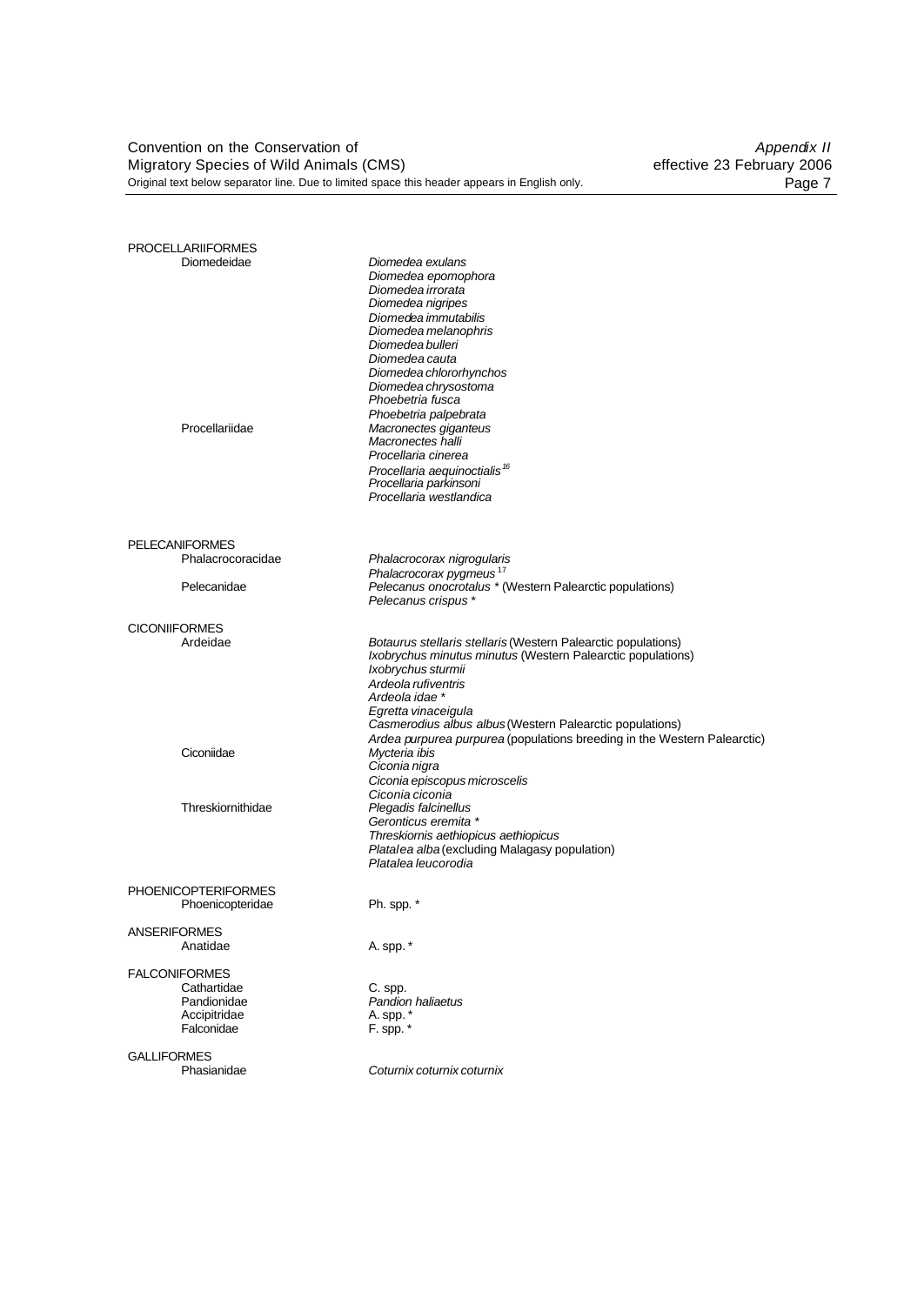Convention on the Conservation of *Appendix II*<br>Migratory Species of Wild Animals (CMS) effective 23 February 2006<br>Original text below separator line. Due to limited space this header appears in English only. Page 8 Migratory Species of Wild Animals (CMS) effective 23 February 2006 Original text below separator line. Due to limited space this header appears in English only. Page 8

| <b>GRUIFORMES</b>                                                                            |                                                                                                                                                                                                                                                                                                                                                                                                                                                                                                                                                                                                                                                                                                                                                                                                                                                                                                                                                                   |  |  |  |
|----------------------------------------------------------------------------------------------|-------------------------------------------------------------------------------------------------------------------------------------------------------------------------------------------------------------------------------------------------------------------------------------------------------------------------------------------------------------------------------------------------------------------------------------------------------------------------------------------------------------------------------------------------------------------------------------------------------------------------------------------------------------------------------------------------------------------------------------------------------------------------------------------------------------------------------------------------------------------------------------------------------------------------------------------------------------------|--|--|--|
| Rallidae                                                                                     | Porzana porzana (populations breeding in the Western Palearctic)<br>Porzana parva parva<br>Porzana pusilla intermedia<br>Fulica atra atra (Mediterranean and Black Sea populations)<br>Aenigmatolimnas marginalis<br>Crex crex<br>Sarothrura boehmi                                                                                                                                                                                                                                                                                                                                                                                                                                                                                                                                                                                                                                                                                                               |  |  |  |
| Gruidae<br>Otididae                                                                          | Sarothrura ayresi *<br>Grus spp. $18 \times 10^{-18}$<br>Chlamydotis undulata * (only Asian populations)<br>Otis tarda *                                                                                                                                                                                                                                                                                                                                                                                                                                                                                                                                                                                                                                                                                                                                                                                                                                          |  |  |  |
| <b>CHARADRIIFORMES</b><br>Recurvirostridae<br>Dromadidae<br><b>Burhinidae</b><br>Glareolidae | R. spp.<br>Dromas ardeola<br>Burhinus oedicnemus<br>Glareola pratincola                                                                                                                                                                                                                                                                                                                                                                                                                                                                                                                                                                                                                                                                                                                                                                                                                                                                                           |  |  |  |
| Charadriidae<br>Scolopacidae <sup>19</sup><br>Laridae $^{20}$<br>Rynchopidae                 | Glareola nordmanni<br>Glareola nuchalis<br>$C.$ spp. $*$<br>$S.$ spp. $*$<br>Larus hemprichii<br>Larus leucophthalmus *<br>Larus ichthyaetus (West Eurasian and African population)<br>Larus melanocephalus<br>Larus genei<br>Larus audouinii *<br>Larus armenicus<br>Sterna nilotica nilotica (West Eurasian and African populations)<br>Sterna caspia (West Eurasian and African populations)<br>Sterna maxima albidorsalis<br>Sterna bergii (African and Southwest Asian populations)<br>Sterna bengalensis (African and Southwest Asian populations)<br>Sterna sandvicensis sandvicensis<br>Sterna dougallii (Atlantic population)<br>Sterna hirundo hirundo (populations breeding in the Western Palearctic)<br>Sterna paradisaea (Atlantic populations)<br>Sterna albifrons<br>Sterna saundersi<br>Sterna balaenarum<br>Sterna repressa<br>Chlidonias niger niger<br>Chlidonias leucopterus (West Eurasian and African population)<br>Rynchops flavirostris |  |  |  |
| <b>COLUMBIFORMES</b><br>Columbidae                                                           | Streptopelia turtur turtur                                                                                                                                                                                                                                                                                                                                                                                                                                                                                                                                                                                                                                                                                                                                                                                                                                                                                                                                        |  |  |  |
| PSITTA CIFORMES<br>Psittacidae                                                               | Amazona tucumana                                                                                                                                                                                                                                                                                                                                                                                                                                                                                                                                                                                                                                                                                                                                                                                                                                                                                                                                                  |  |  |  |
| <b>CORACIIFORMES</b><br>Meropidae<br>Coraciidae                                              | Merops apiaster<br>Coracias garrulus                                                                                                                                                                                                                                                                                                                                                                                                                                                                                                                                                                                                                                                                                                                                                                                                                                                                                                                              |  |  |  |
| <b>PASSERIFORMES</b><br>Muscicapidae<br>Hirundinidae<br>Tyrannidae                           | M. (s.l.) $sp2^{1*}$<br>Hirundo atrocaerulea *<br>Alectrurus risora *<br>Alectrurus tricolor *<br>Pseudocolopteryx dinellianus                                                                                                                                                                                                                                                                                                                                                                                                                                                                                                                                                                                                                                                                                                                                                                                                                                    |  |  |  |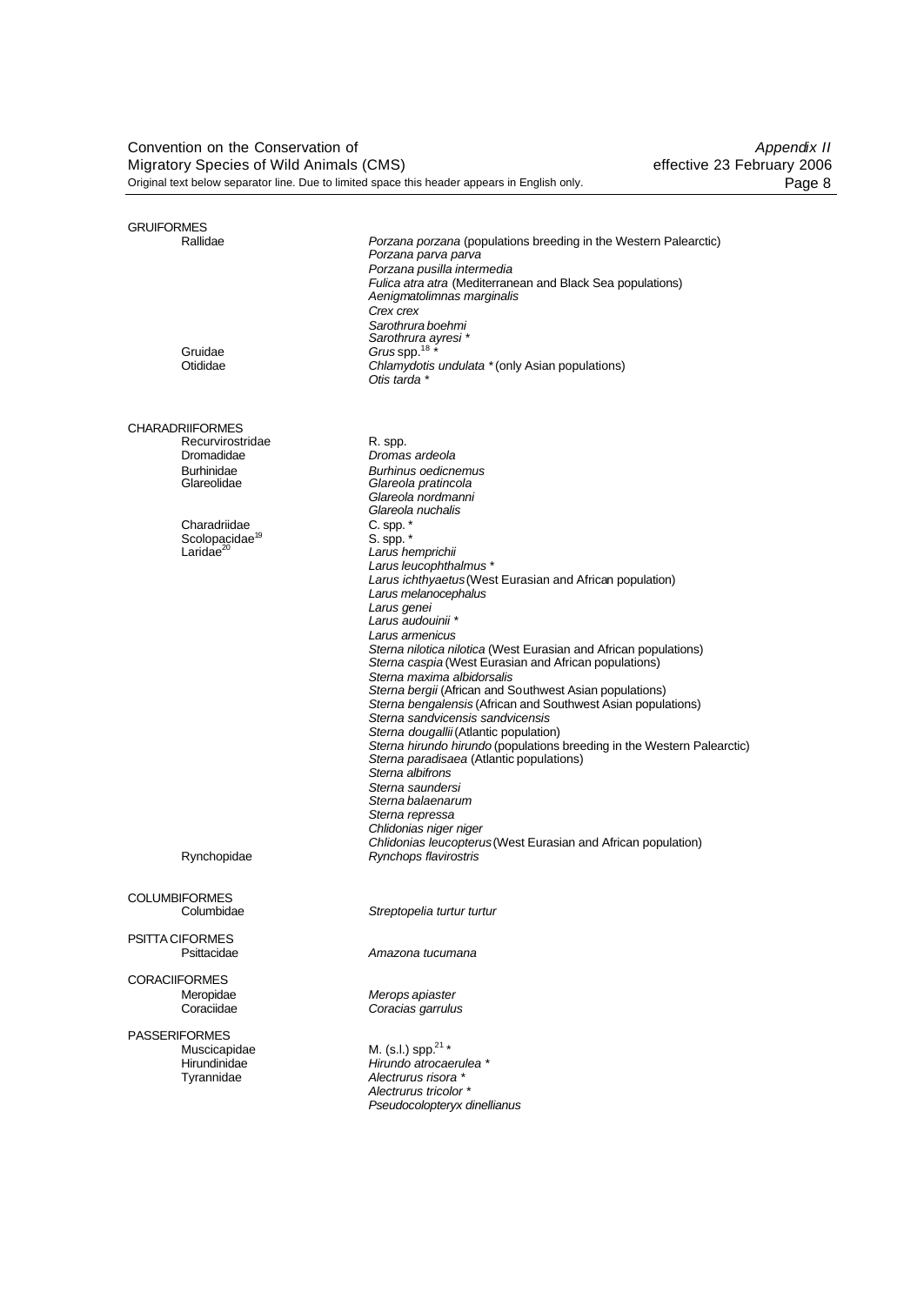#### Convention on the Conservation of *Appendix II* Migratory Species of Wild Animals (CMS) effective 23 February 2006 Original text below separator line. Due to limited space this header appears in English only. Page 9

Emberizidae

Icteridae

*Sporophila cinnamomea \* Sporophila hypochroma \* Sporophila palustris \* Agelaius flavus \**

#### **Reptilia**

TESTUDINATA

Cheloniidae Dermochelyidae Pelomedusidae

CROCODYLIA<br>Crocodylidae

D. spp. \* *Podocnemis expansa \**

Crocodylidae *Crocodylus porosus*

#### **Pisces**

**Rhincodon typus** 

Lamnidae *Carcharodon carcharias \**

LAMNIFORMES<br>Cetorhinidae Cetorhinidae *Cetorhinus maximus \**

ORECTOLOBIFORMES

#### **Actinopterygii**

**Elasmobranchii**

ACIPENSERIFORMES Acipenseridae *Huso huso*

*Huso dauricus Acipenser baerii baicalensis Acipenser fulvescens Acipenser gueldenstaedtii Acipenser medirostris Acipenser mikadoi Acipenser naccarii Acipenser nudiventris Acipenser persicus Acipenser ruthenus* (Danube population) *Acipenser schrenckii Acipenser sinensis Acipenser stellatus Acipenser sturio \* Pseudoscaphirhynchus kaufmanni Pseudoscaphirhynchus hermanni Pseudoscaphirhynchus fedtschenkoi Psephurus gladius*

# LEPIDOPTERA<br>Danaidae

#### **Insecta**

Danaus plexippus

<sup>2</sup> Formerly included in *Balaena glacialis glacialis*

 $\frac{1}{2}$  , and the set of the set of the set of the set of the set of the set of the set of the set of the set of the set of the set of the set of the set of the set of the set of the set of the set of the set of the set

- <sup>3</sup> Formerly included in *Balaena glacialis glacialis*
- <sup>4</sup> Formerly listed as *Balaena glacialis australis*

C. spp. \*

*Polystictus pectoralis pectoralis*

*Sporophila ruficollis Sporophila zelichi \**

<sup>&</sup>lt;sup>1</sup> Formerly listed as Pongidae